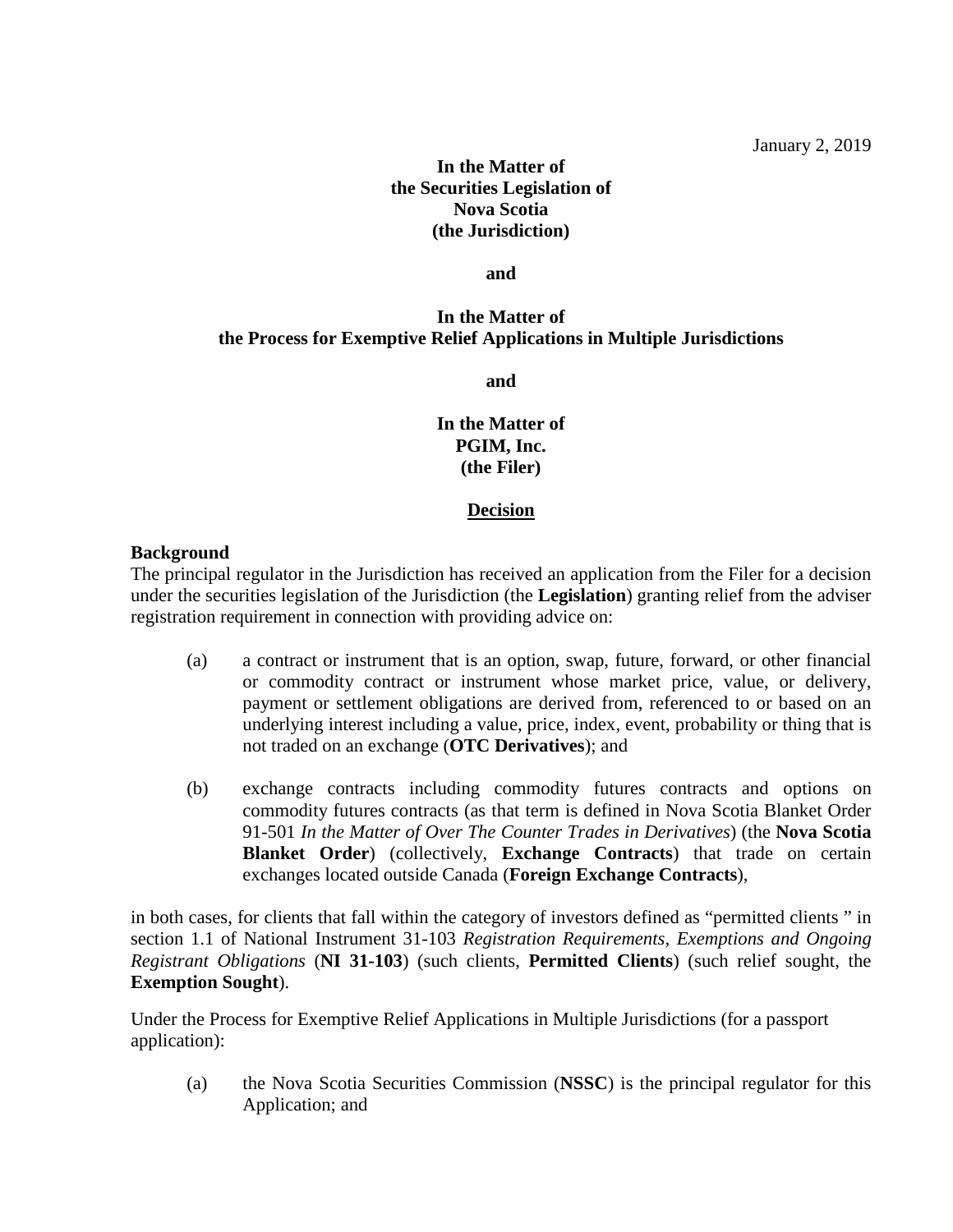(b) the Filer has provided notice that section 4.7(1) of Multilateral Instrument 11-102 *Passport System* (**MI 11-102**) is intended to be relied upon in each of Alberta and British Columbia (together with the Jurisdiction, the **Passport Jurisdictions**).

## **Interpretation**

Terms defined in National Instrument 14-101 *Definitions* and MI 11-102 have the same meanings if used in this decision, unless otherwise defined.

## **Representations**

This decision is based on the following facts represented by the Filer:

- 1. The Nova Scotia Securities Commission is the principal regulator because the Filer is currently availing itself of the international adviser exemption in Section 8.26 of NI 31-103 (the **International Adviser Exemption**) in each of the Passport Jurisdictions, Ontario and Québec. The Filer is in the process of seeking relief similar to the Exemption Sought in Ontario, and outside of Ontario, Nova Scotia is the jurisdiction in which the Filer has the most significant client relationships for the activities described in this decision. The Filer does not require relief similar to the Exemption Sought in Québec.
- 2. The Filer is a company incorporated under the laws of the State of Delaware, United States. Its principal place of business is located in New Jersey, U.S.A.
- 3. The Filer is a subsidiary of Prudential Financial, Inc. (**Prudential**), a publicly-traded global insurance and financial services company listed on the New York Stock Exchange (symbol "PRU") with assets under management of US\$1.33 trillion as of 30 June 2017. The Prudential group of companies comprises hundreds of companies in dozens of countries around the world. The Filer's "affiliation" with these companies is solely through Prudential's common parental ownership and not day-to-day business activities.
- 4. The Filer engages in the business of an adviser with respect to securities and with respect to Exchange Contracts and OTC Derivatives in the United States. The Filer provides investment management services on a fully discretionary basis to its clients through funds and separately managed accounts across multiple strategies and financial instruments.
- 5. The Filer is currently (a) registered with the Securities and Exchange Commission of the United States (the **SEC**) as an investment adviser; (b) registered with the Commodity Futures Trading Commission of the United States (the **CFTC**) as a commodity trading advisor and commodity pool operator; and (c) a member of the National Futures Association of the United States.
- 6. The Filer is not in default of securities legislation, commodity futures legislation or derivatives legislation in any jurisdiction where it carries on business.
- 7. The Filer is not registered in any of the Passport Jurisdictions, Ontario or Quèbec, and currently relies on the International Adviser Exemption for the purposes of advising Permitted Clients resident in each of the Passport Jurisdictions, Ontario and Québec.
- 8. The Filer seeks to act as a discretionary portfolio manager in the Passport Jurisdictions for institutional investors that are Permitted Clients. The proposed advisory services would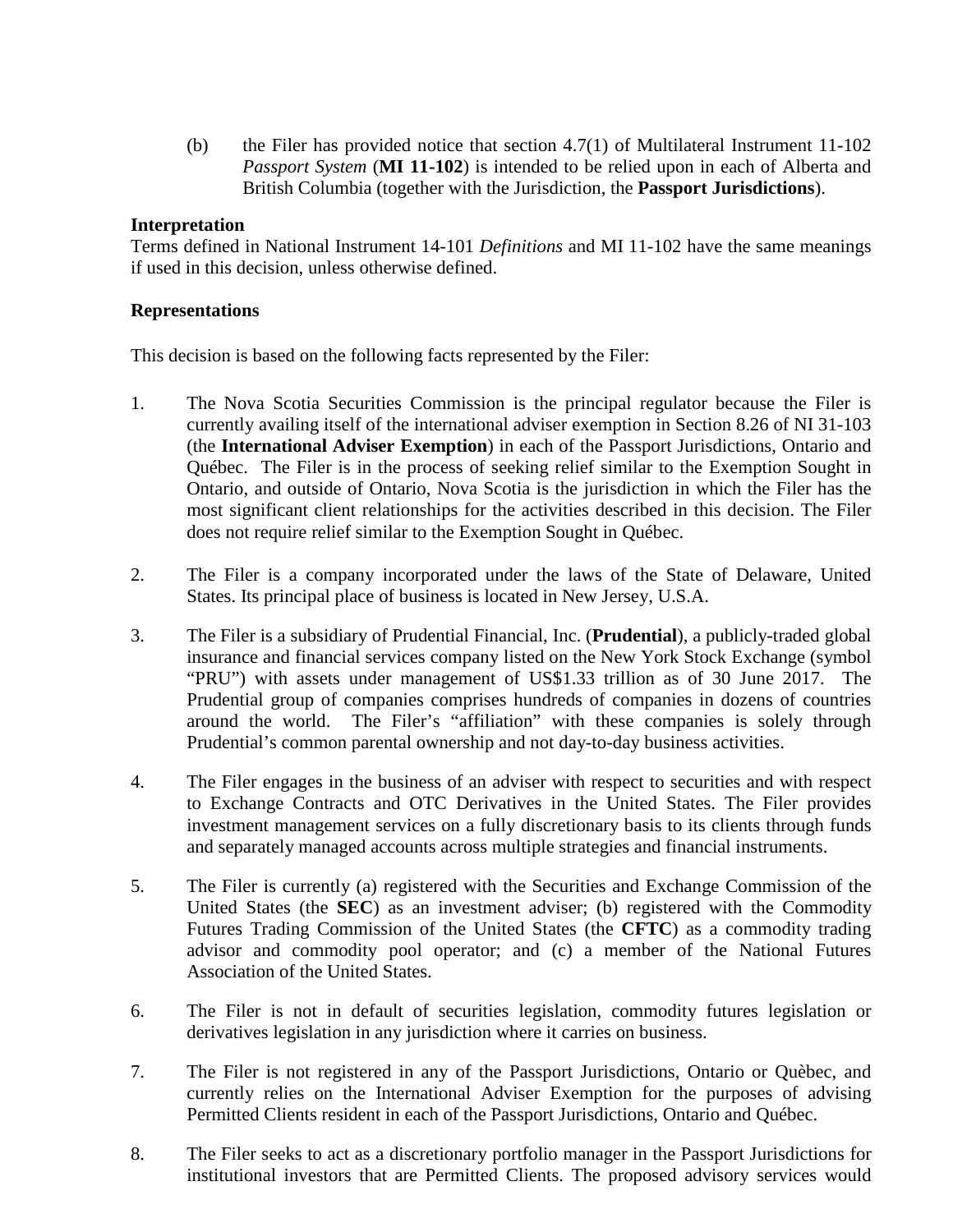primarily involve the use of specialized investment strategies employing Foreign Exchange Contracts and/or OTC Derivatives.

- 9. The Filer will solicit business in the Passport Jurisdictions only from persons who qualify as Permitted Clients.
- 10. Were the proposed advisory services limited to securities, excluding Exchange Contracts or OTC Derivatives, the Filer could rely on the International Adviser Exemption and carry out such activities on behalf of Permitted Clients on a basis that would be exempt from the requirement to register as a portfolio manager under the legislation of each Passport Jurisdiction (the **Adviser Registration Requirement**).
- 11. There is currently no exemption in the Passport Jurisdictions from the Adviser Registration Requirement upon which the Filer can rely that is equivalent to the International Adviser Exemption for advising on Exchange Contracts and OTC Derivatives. Consequently, in order to advise Permitted Clients in Foreign Exchange Contracts and/or OTC Derivatives, in the absence of the Exemption Sought, the Filer would be required to satisfy the Adviser Registration Requirement and would have to obtain registration in the Passport Jurisdictions as an adviser in the category of portfolio manager.
- 12. The Filer is unable to rely on the registration exemption set forth in British Columbia Securities Commission Blanket Order 91-501 *Over-The-Counter Derivatives* (the **BC Blanket Order**) in respect of OTC Derivatives as the Filer is an international adviser advising on OTC Derivatives as an agent and therefore does not meet the requirements of paragraph (n) of the definition of "Qualified Party" in the BC Blanket Order.
- 13. The Filer does not require the Exemption Sought in respect of OTC Derivatives in either Nova Scotia or Alberta, as the Filer is able to rely on the Nova Scotia Blanket Order in Nova Scotia and on Alberta Securities Commission Blanket Order 91-507 *Over-the-Counter Trades in Derivatives* in respect of OTC Derivatives, as the definition of "Qualified Party" in these blanket orders is broad enough to encompass a firm relying on the International Adviser Exemption.
- 14. To the best of the Filer's knowledge, the Filer confirms that there are currently no regulatory actions in respect of the type contemplated by the *Notice of Regulatory Action* attached as Appendix "B", except as otherwise disclosed to the principal regulator in the Jurisdiction.

## **Decision**

The principal regulator is satisfied that the decision meets the test set out in the Legislation for the principal regulator to make the decision.

The decision of the principal regulator under the Legislation is that the Exemption Sought is granted provided that:

(a) the Filer provides advice in the Passport Jurisdictions as to trading in Foreign Exchange Contracts and OTC Derivatives only to Permitted Clients and does not advise any Permitted Client as to trading in contracts that are not Foreign Exchange Contracts or OTC Derivatives, unless providing such advice is incidental to its providing advice on Foreign Exchange Contracts and OTC Derivatives;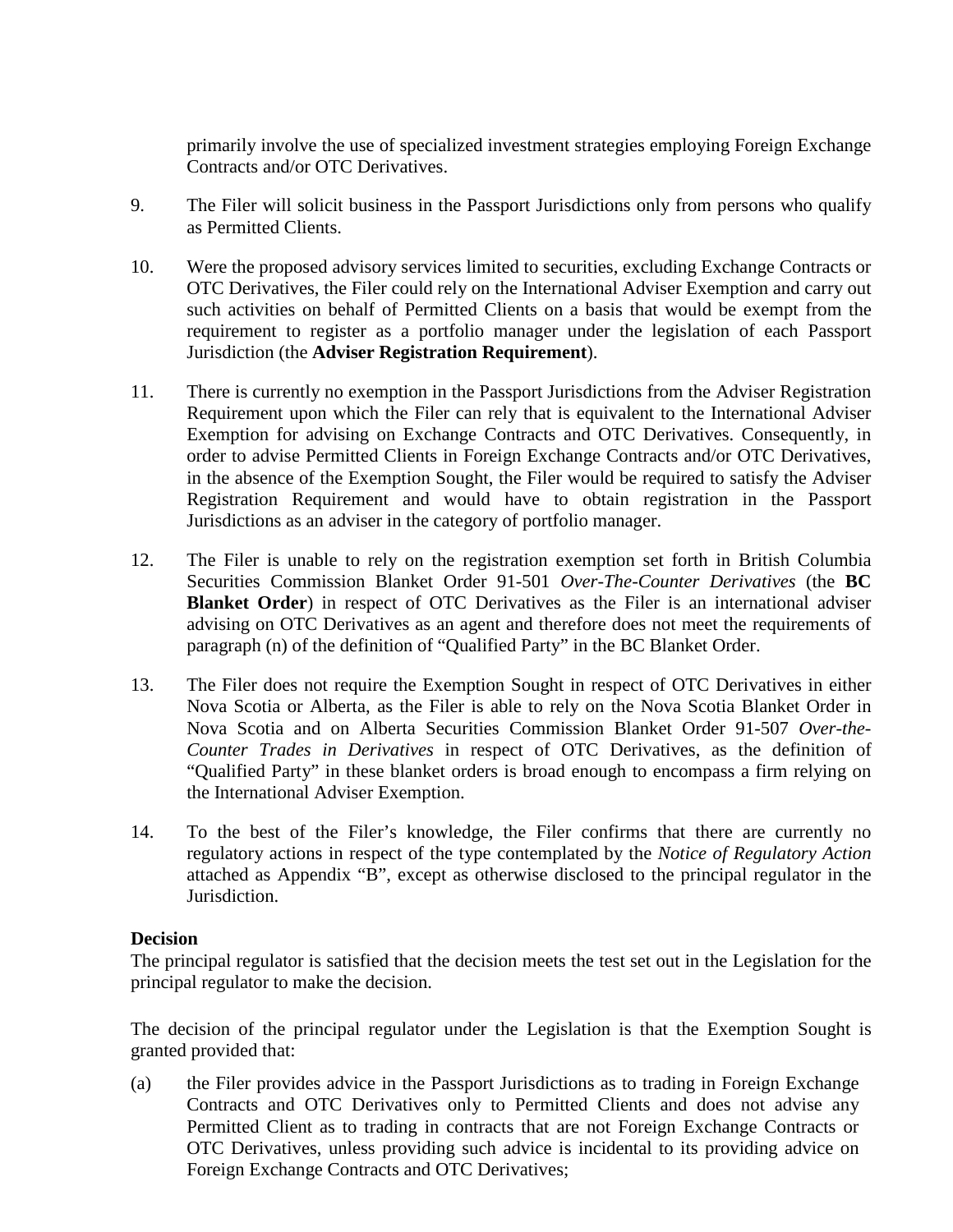- (b) the Filer's head office or principal place of business remains in the United States;
- (c) the Filer is permitted to advise on Foreign Exchange Contracts and OTC Derivatives in the United States and is appropriately authorized by the SEC and/or the CFTC to carry out those activities;
- (d) as at the end of the Filer's most recently completed financial year, not more than 10% of the aggregate consolidated gross revenue of the Filer, its affiliates and its affiliated partnerships (excluding the gross revenue of an affiliate or affiliated partnership of the Filer if the affiliate or affiliated partnership is registered under securities legislation, commodity futures legislation or derivatives legislation of a jurisdiction in Canada) was derived from the portfolio management activities of the Filer, its affiliates and its affiliated partnerships in Canada (which, for greater certainty, includes both securitiesrelated, commodity-futures-related and derivatives-related activities);
- (e) before advising a Permitted Client with respect to Foreign Exchange Contracts or OTC Derivatives, the Filer provides the Permitted Client in a Passport Jurisdiction with written account agreement disclosure that includes all of the following:
	- (i) that the Filer is not registered in the relevant Passport Jurisdiction to provide the advice described in paragraphs (a) and (b) of this Decision and, accordingly, the protection available to clients of an adviser registered under the Legislation (or the equivalent legislation in the other Passport Jurisdictions) will not be available to clients of the Filer;
	- (ii) the foreign jurisdiction in which the Filer's head office or principal place of business is located;
	- (iii) that all or substantially all of the Filer's assets may be situated outside of Canada;
	- (iv) that there may be difficulty enforcing legal rights against the Filer because of the above; and
	- (v) the name and address of the Filer's agent for service of process in the relevant Passport Jurisdiction;
- (f) the Filer provides each Permitted Client with the same reports and information that is required to be provided to its clients that are "Qualified Eligible Persons" as that term is defined in Rule 4.7 of the *Commodity Exchange Act* (United States);
- (g) before advising a Permitted Client with respect to Foreign Exchange Contracts or OTC Derivatives, the Filer has submitted to the securities regulatory authority in the relevant Passport Jurisdiction a completed *Submission to Jurisdiction and Appointment of Agent for Service* in the form attached as Appendix "A";
- (h) the Filer notifies the principal regulator of any regulatory action initiated after the date of this Decision with respect to the Filer or, to the best of the Filer's knowledge and belief after reasonable inquiry, any predecessors or specified affiliates of the Filer by completing and filing Appendix "B" within 10 days of the commencement of each such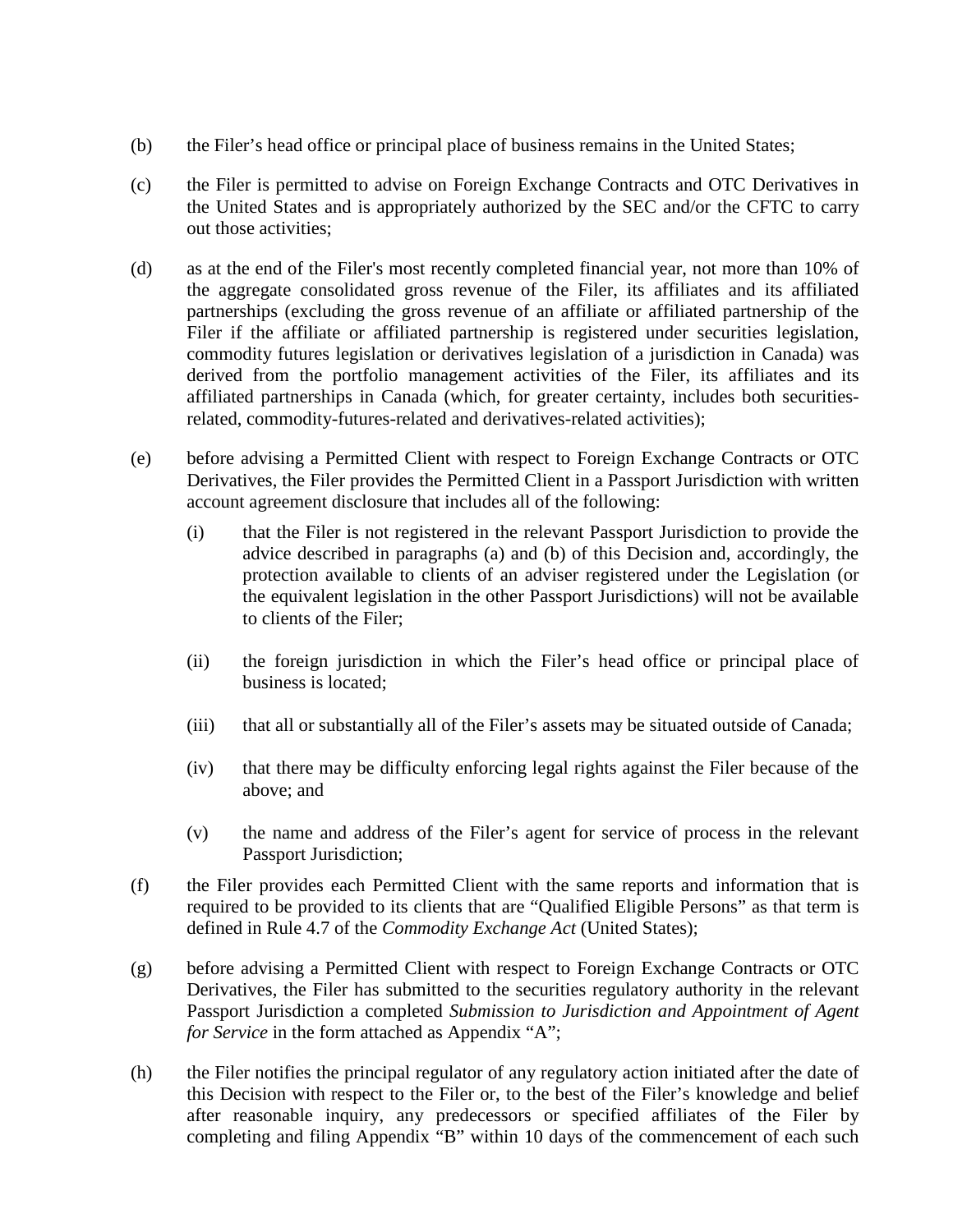action, provided that the Filer may also satisfy this condition by filing with the principal regulator,

- (i) within 10 days of the date of this Decision, a notice making reference to and incorporating by reference the disclosure made by the Filer pursuant to federal securities laws of the United States that is identified on the Investment Adviser Public Disclosure website, and
- (ii) after 10 days from the date of this Decision, promptly, a notification of any Form ADV amendment and/or filing with the SEC that relates to legal and/or regulatory actions; and
- (i) this Order will expire five years after the date of this decision.

| (signed) "Shirley P. Lee"         |
|-----------------------------------|
| Shirley P. Lee, Q.C.              |
| Vice-chair                        |
| Nova Scotia Securities Commission |
|                                   |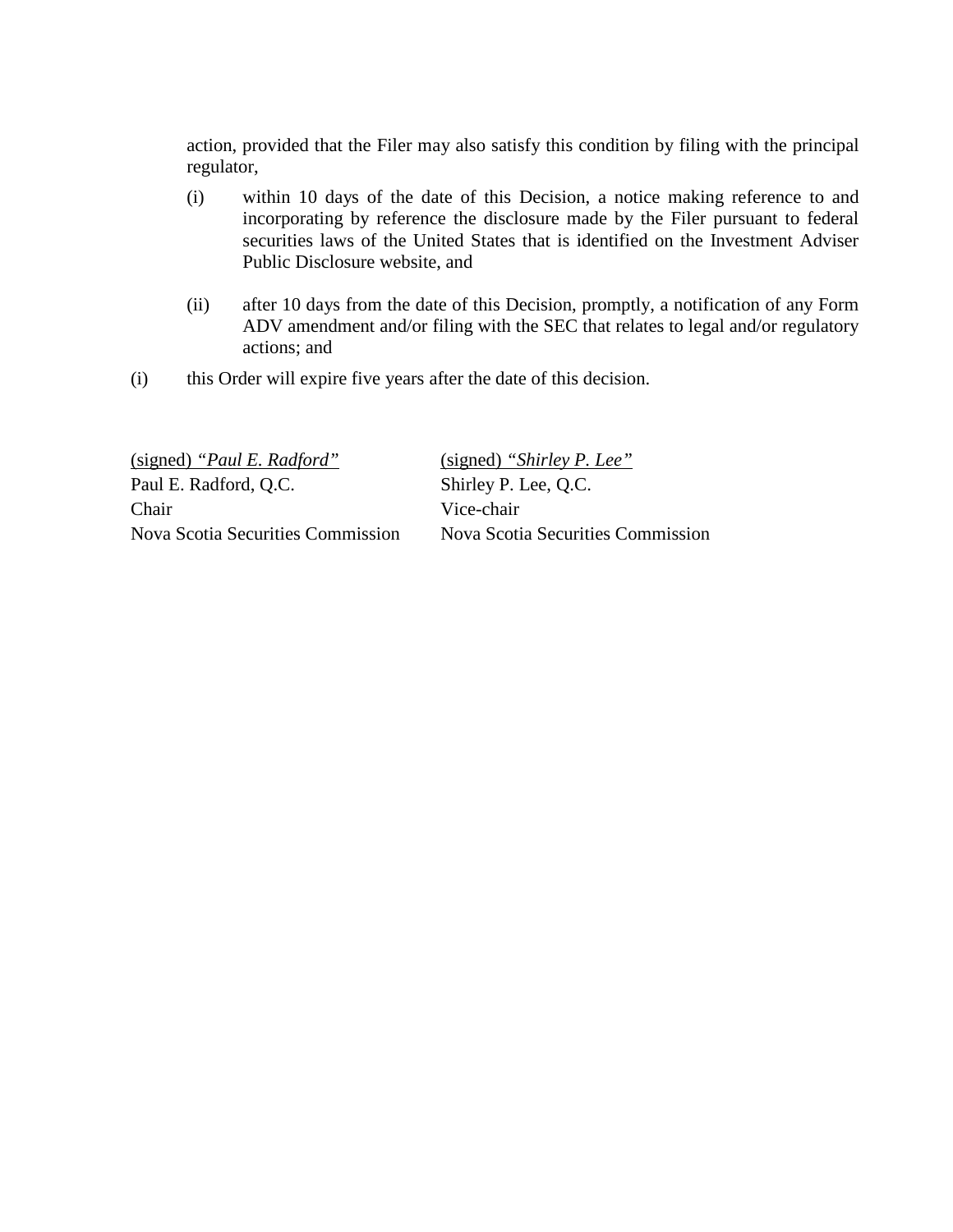#### **APPENDIX "A" SUBMISSION TO JURISDICTION AND APPOINTMENT OF AGENT FOR SERVICE**

#### **INTERNATIONAL DEALER OR INTERNATIONAL ADVISER EXEMPTED FROM REGISTRATION**

1. Name of person or company ("**International Firm**"):

2. If the International Firm was previously assigned an NRD number as a registered firm or an unregistered exempt international firm, provide the NRD number of the firm:

3. Jurisdiction of incorporation of the International Firm:

4. Head office address of the International Firm:

5. The name, e-mail address, phone number and fax number of the International Firm's individual(s) responsible for the supervisory procedure of the International Firm, its chief compliance officer, or equivalent.

Name:

E-mail address:

Phone:

Fax:

6. The International Firm is relying on an exemption order that is similar to the following exemption in National Instrument 31-103 *Registration Requirements, Exemptions and Ongoing Registrant Obligations* (the "**Relief Order**"):

[ ] Section 8.18 [*international dealer*]

[ ] Section 8.26 [*international adviser*]

[ ] Other [specify]:

7. Name of agent for service of process (the "**Agent for Service**"):

8. Address for service of process on the Agent for Service:

9. The International Firm designates and appoints the Agent for Service at the address stated above as its agent upon whom may be served a notice, pleading, subpoena, summons or other process in any action, investigation or administrative, criminal, quasi-criminal or other proceeding (a "**Proceeding**") arising out of or relating to or concerning the International Firm's activities in the local jurisdiction and irrevocably waives any right to raise as a defence in any such proceeding any alleged lack of jurisdiction to bring such Proceeding.

10. The International Firm irrevocably and unconditionally submits to the non-exclusive jurisdiction of the judicial, quasi-judicial and administrative tribunals of the local jurisdiction in any Proceeding arising out of or related to or concerning the International Firm's activities in the local jurisdiction.

11. Until 6 years after the International Firm ceases to rely on the Relief Order, the International Firm must submit to the regulator

a. a new Submission to Jurisdiction and Appointment of Agent for Service in this form no later than the 30th day before the date this Submission to Jurisdiction and Appointment of Agent for Service is terminated;

b. an amended Submission to Jurisdiction and Appointment of Agent for Service no later than the 30th day before any change in the name or above address of the Agent for Service; and.

c. a notice detailing a change to any information submitted in this form, other than the name or above address of the Agent for Service, no later than the 30th day after the change.

12. This Submission to Jurisdiction and Appointment of Agent for Service is governed by and construed in accordance with the laws of the local jurisdiction.

Dated:

\_\_\_\_\_\_\_\_\_\_\_\_\_\_\_\_\_\_\_\_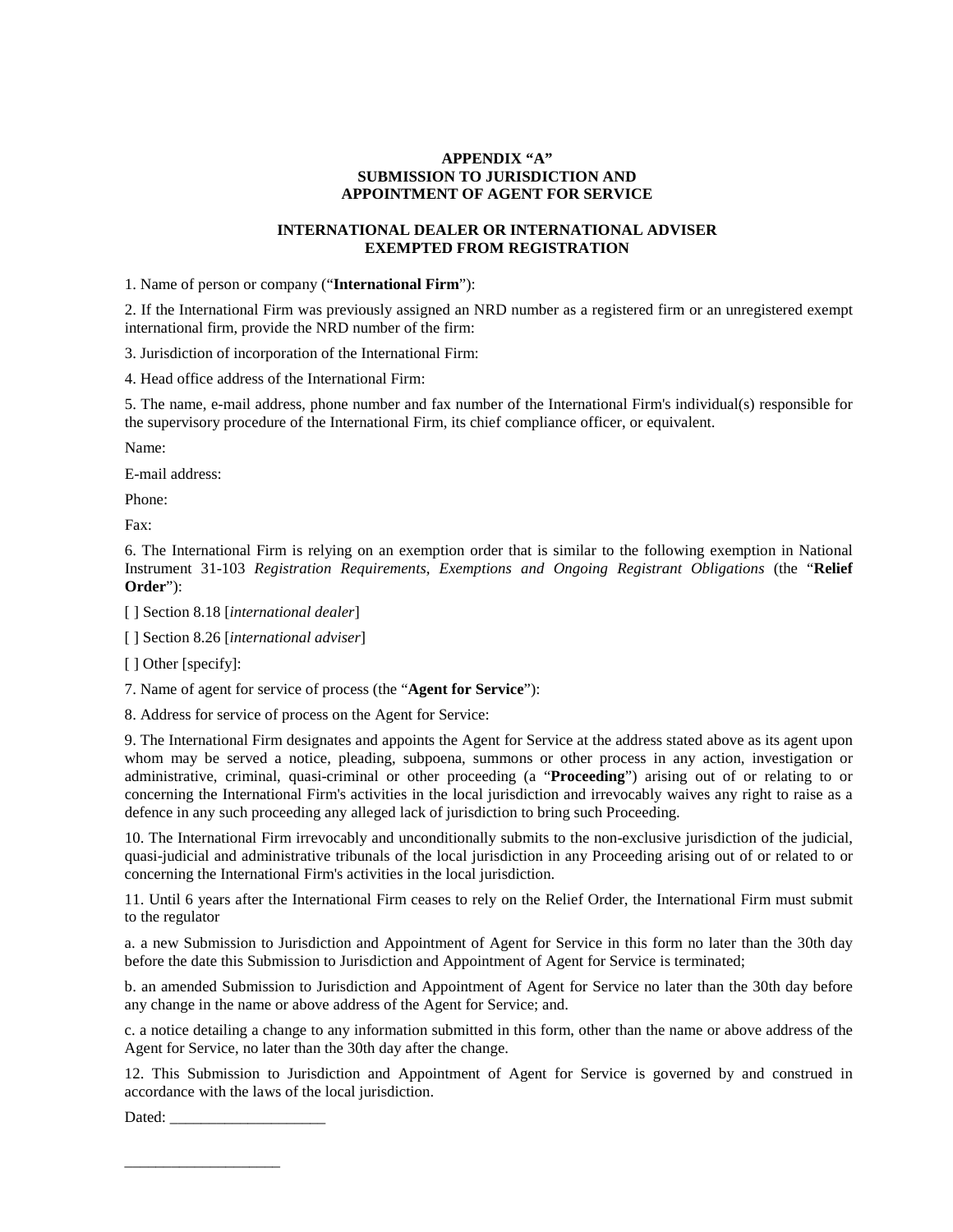(Signature of the International Firm or authorized signatory)

(Name of signatory)

\_\_\_\_\_\_\_\_\_\_\_\_\_\_\_\_\_\_\_\_

\_\_\_\_\_\_\_\_\_\_\_\_\_\_\_\_\_\_\_\_

(Title of signatory)

#### **Acceptance**

The undersigned accepts the appointment as Agent for Service of \_\_\_\_\_\_\_\_\_\_\_\_\_\_\_\_\_\_\_\_\_\_ [Insert name of International Firm] under the terms and conditions of the foregoing Submission to Jurisdiction and Appointment of Agent for Service.

Dated: \_\_\_\_\_\_\_\_\_\_\_\_\_\_\_\_\_\_\_\_

(Signature of the Agent for Service or authorized signatory)

(Name of signatory)

\_\_\_\_\_\_\_\_\_\_\_\_\_\_\_\_\_\_\_\_

\_\_\_\_\_\_\_\_\_\_\_\_\_\_\_\_\_\_\_\_

\_\_\_\_\_\_\_\_\_\_\_\_\_\_\_\_\_\_\_\_

(Title of signatory)

This form is to be submitted to the following addresses (as applicable):

Nova Scotia Securities Commission Suite 400, 5251 Duke Street Halifax, NS B3J 1P3 Attention: Manager of Registration Telephone: (902) 424-7768 Email: nsscexemptions@novascotia.ca

Alberta Securities Commission Suite 600, 250-5<sup>th</sup> Street SW Calgary, AB T2P 0R4 Attention: Market Regulation Telephone: (403) 297-6454 Email: legalapplications@asc.ca

British Columbia Securities Commission P.O. Box 10142, Pacific Centre 701 West Georgia Street Vancouver, BC V7Y 1L2 Attention: Capital Markets Regulation Telephone: (604) 899-6854 Email: CFLegal@bcsc.bc.ca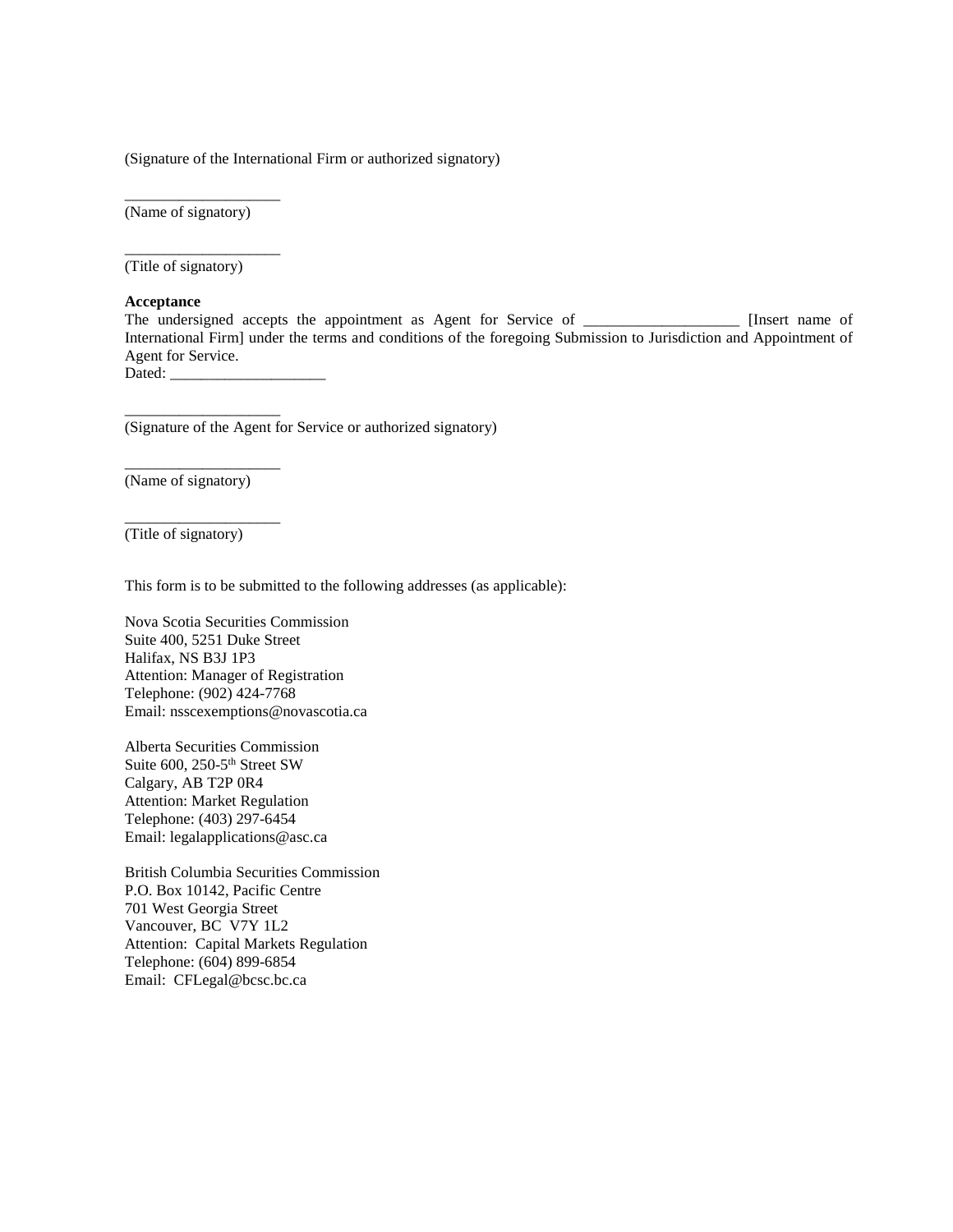#### **APPENDIX "B" NOTICE OF REGULATORY ACTION**

[1](#page-7-0). Has the firm, or any predecessors or specified affiliates<sup>1</sup> of the firm entered into a settlement agreement with any financial services regulator, securities or derivatives exchange, self-regulatory organization (SRO) or similar agreement with any financial services regulator, securities or derivatives exchange, SRO or similar organization?

 $Yes \_\_\_\_\_\$  No  $\_\_\_\_\$ 

If yes, provide the following information for each settlement or similar agreement:

| Name of entity                  |
|---------------------------------|
| Regulator/organization          |
| Date of settlement (yyyy/mm/dd) |
| Details of settlement           |
| Jurisdiction                    |

2. Has any financial services regulator, securities or derivatives exchange, SRO or similar organization:

|                                                                                           | <b>Yes</b> | N <sub>0</sub> |
|-------------------------------------------------------------------------------------------|------------|----------------|
| (a) Determined that the firm, or any predecessors or specified affiliates of the firm     |            |                |
| violated any securities regulations or any rules of a securities or derivatives exchange, |            |                |
| SRO or similar organization?                                                              |            |                |
| (b) Determined that the firm, or any predecessors or specified affiliates of the firm     |            |                |
| made a false statement or omission?                                                       |            |                |
| (c) Issued a warning or requested an undertaking by the firm, or any predecessors or      |            |                |
| specified affiliates of the firm?                                                         |            |                |
| (d) Suspended or terminated any registration, licensing or membership of the firm, or     |            |                |
| any predecessors or specified affiliates of the firm?                                     |            |                |
| (e) Imposed terms or conditions on any registration or membership of the firm, or         |            |                |
| predecessors or specified affiliates of the firm?                                         |            |                |
| (f) Conducted a proceeding or investigation involving the firm, or any predecessors or    |            |                |
| specified affiliates of the firm?                                                         |            |                |
| (g) Issued an order (other than an exemption order) or a sanction to the firm, or any     |            |                |
| predecessors or specified affiliates of the firm for securities or derivatives-related    |            |                |
| activity (e.g. cease trade order)?                                                        |            |                |

If yes, provide the following information for each action:

|  | Name of Entity |
|--|----------------|
|--|----------------|

Type of Action

<span id="page-7-0"></span>-<sup>1</sup> In this Appendix, the term "specified affiliate" has the meaning ascribed to that term in Form 33-109F6 to National Instrument 33-109 *Registration Information.*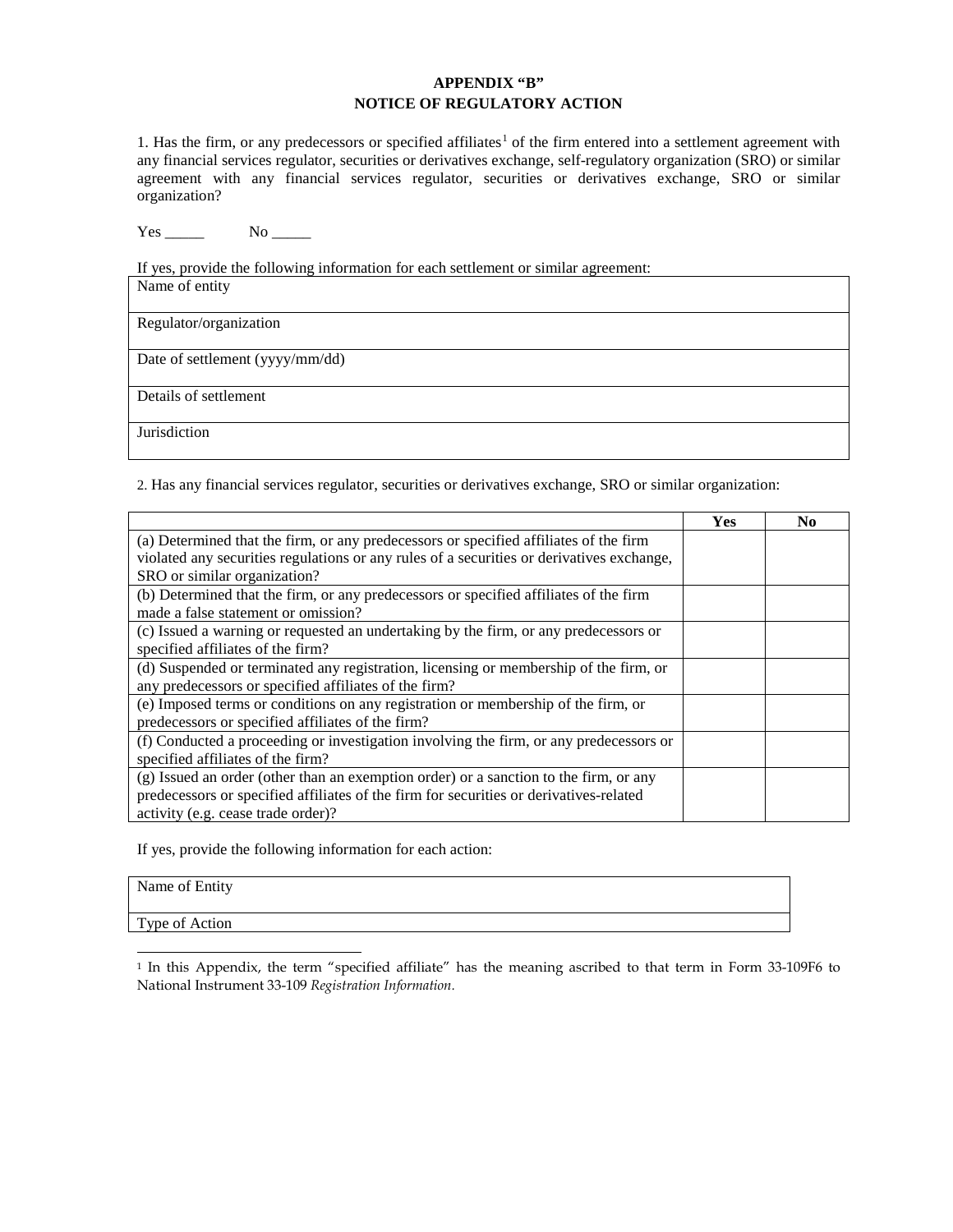| Reason for action |
|-------------------|
|                   |
|                   |
|                   |

3. Is the firm aware of any ongoing investigation of which the firm or any of its specified affiliate is the subject?

 $Yes \_\_ No \_\_$ 

If yes, provide the following information for each investigation:

Name of entity

Reason or purpose of investigation

Regulator/organization

Date investigation commenced (yyyy/mm/dd)

Jurisdiction

Name of firm

Name of firm's authorized signing officer or partner

Title of firm's authorized signing officer or partner

Signature

Date (yyyy/mm/dd)

#### *Witness*

The witness must be a lawyer, notary public or commissioner of oaths. Name of witness

Title of witness

Signature

Date (yyyy/mm/dd)